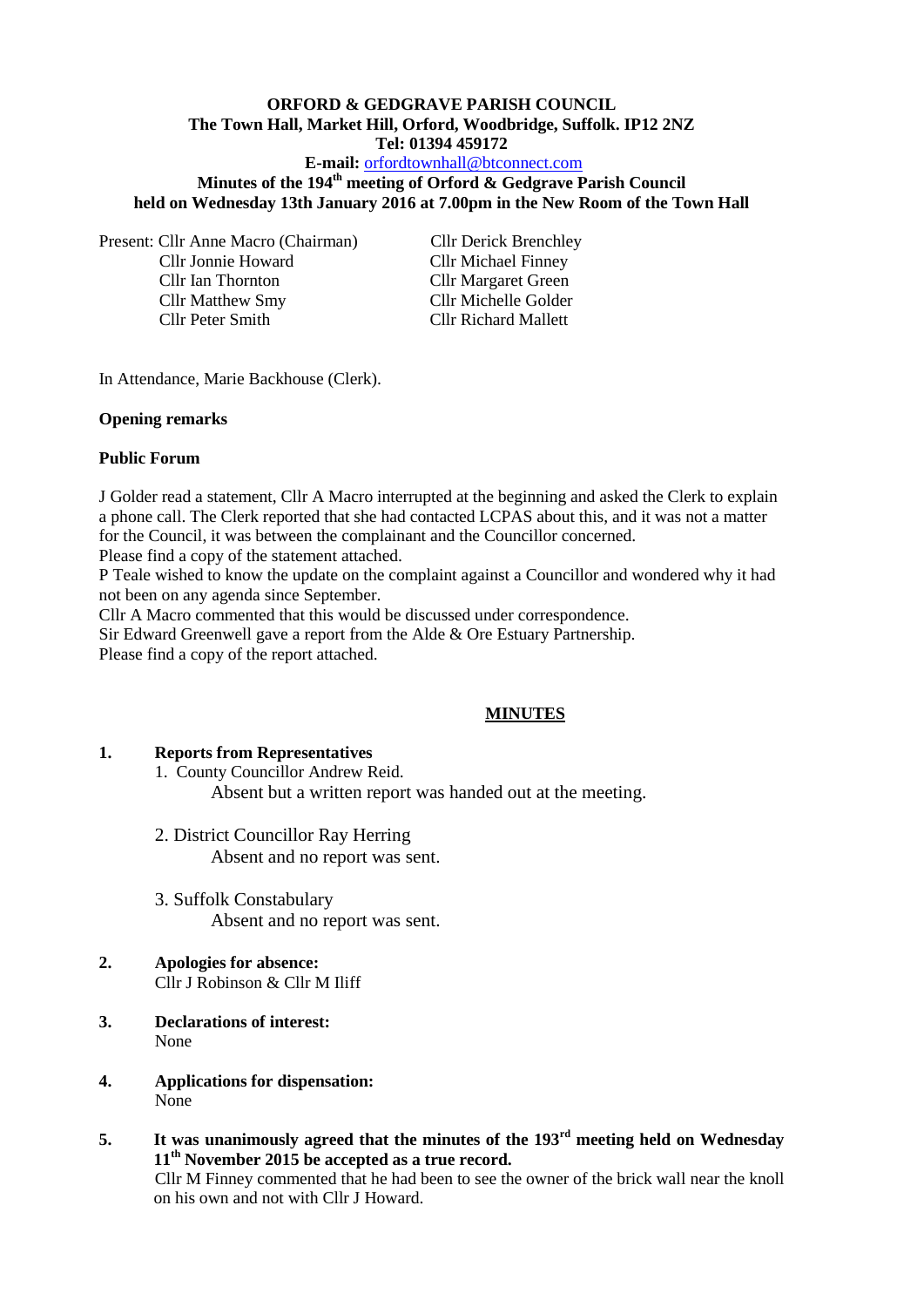# **6. Matters arising from the 193rd Parish Council meeting held on 11th November 2015.** None

## **7. Finance**

7.1 The Council received, noted and approved the cheques and balances from 1<sup>st</sup> November  $-30^{th}$  November 2015.

7.2 The Council received, noted and approved the cheques and balances from 1<sup>st</sup> December  $-31<sup>st</sup>$  December 2015.

Cllr M Golder asked what the additional insurance cost was for.

The Clerk replied it was the additional fee when the zip wire was added to the insurance policy.

7.3 The Council received, noted and approved the quarterly accounts from October – December 2015.

Cllr a Macro informed the Council if anyone wished to contact the Treasurer, she would be available until the  $17<sup>th</sup>$  January and then she is on holiday for a week.

## **8. Planning**

## **DC/15/4826/FUL & 4827/LBC – Rose Cottage, 44 Daphne Road, Orford**

This was a request to replace the existing rear single storey flat roof for a new pitched roof and replacement of existing external side door for a new timber stable door.

Cllr J Howard reported that this looks in keeping with the building, well designed and it will be an improvement.

The Councillors had no objection to this proposal.

## **DC/15/4674/FUL – Bright House, Rectory Road, Orford**

This was a request for a change of use from agricultural to domestic garden.

Cllr J Howard reported that the bungalow next door had set a president as they had put in a similar request 25 years before and as they had no comments in that time it was used as a garden. Cllr J Howard was unsure if the Bright House falls into the same category.

Cllr I Thornton asked if this could be used as a stepping stone for building permission.

Cllr J Howard replied that it could be, if it stays as agricultural they cannot gain planning permission but if it changes to domestic, they could. For this particular property there is no access to that part of land.

The Clerk commented that the Brambles have still not been approved.

Cllr M Finney said if we comment the planners will decide regardless.

Cllr I Thornton commented that if we agreed with the Brambles then we must agree with this and wait for the planner's decision.

The council had no objection to this proposal.

### **DC/15/5203/VOC – Land fronting High Street and Burnt Lane, Orford**

This was a request for the variation of conditions No, 2.5  $\&$  8 of Planning Permission Consent DC/15/2088/FUL. Erection of one detached one and a half storey dwelling and construction of vehicular access and parking area.

Cllr J Howard reported that he had looked at the drawings and this seemed a better design.

Cllr M Finney commented that last time we objected but approval was still given.

Cllr J Howard said that the owners must have realised that people did not like it, therefore they have had it redesigned.

The Council had no objections to this proposal.

### **Other Notifications:-**

### **9. Parish Council Business:-**

### **(1) Dates of the meetings.**

The Council agreed the dates of the meetings;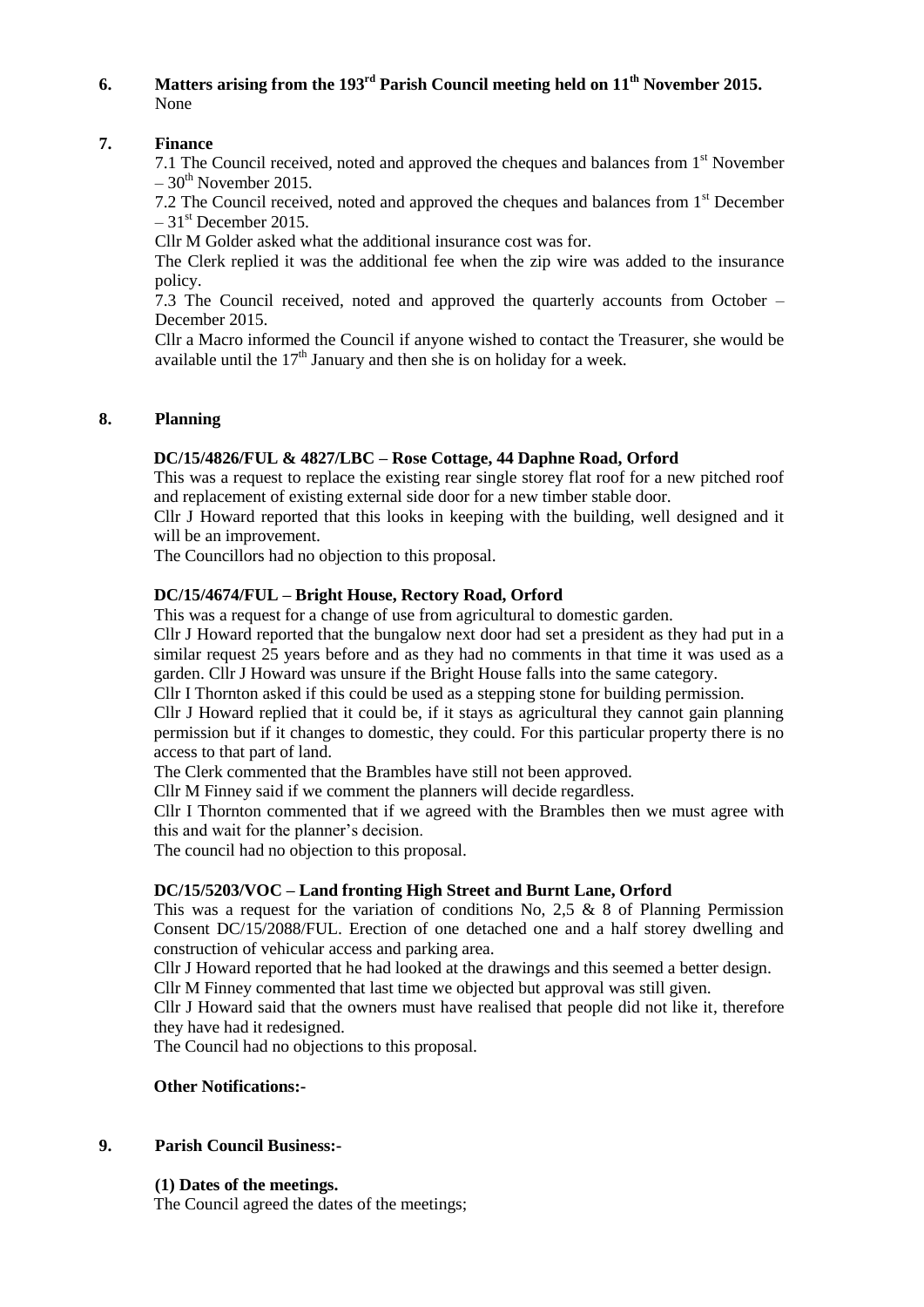$10^{th}$  February, 9<sup>th</sup> March, 13<sup>th</sup> April, 11<sup>th</sup> May (Annual Council), 27<sup>th</sup> May (Annual Parish Meeting),  $8^{th}$  June,  $13^{th}$  July,  $14^{th}$  September,  $12^{th}$  October,  $9^{th}$  November and the  $14^{th}$ December.

## **(2) Bench on the village green**

Cllr A Macro informed the Council that an email had been received concerning the bench at the corner of Broad Street and Quay Street, in memory of the Patersons; one weekend it was badly damaged on one end. Mark Thacker was asked to take a look to see if it could be repaired, he reported that he could not mend it as it was in a dangerous state. He asked if it should be removed and was told yes. He kept the brass plaques and the bench was disposed of.

Cllr I Thornton commented that it was initially thought the damage was caused by the felling of the tree nearby; this is the impression that Annette Paterson was given and why she wrote to the Parish Council. It transpires that the felling of the tree did not cause the damage.

Cllr A Macro said when the people whom felled the tree were asked they informed us that they have insurance so if they had of damaged the bench in any way, it would have been replaced.

Cllr M Finney asked if it was vandalised and did we report it to the Police.

Cllr I Thornton said it was first thought the damage was caused by the tree fellers, by the time we received their response, it was too late to notify the Police.

Cllr J Howard wondered what the age of the bench was.

Cllr A Macro thought it was around 10 years old. It was not of the style that is recommended now; the Parish Council gives permission for the benches but does not supply them, we recommend a supplier which we will inform Annette Paterson of.

# **Clerk to contact A Paterson**

# **(3) Policies**

Grants policy, Financial Regulations, Gritting Policy, Publication Scheme and Financial Risk assessment were all approved by the Councillors. These are to be reviewed January 2017.

# **(4) Approval for Clerks training**

Cllr a Macro informed the Council that the Clerk would like to undertake a finance training course. The cost is £120. It would enable the Clerk to have a better understanding of the accounts.

All the Councillors agreed with this training.

# **Clerk to contact LCPAS**

# **(5) A-boards**

The Clerk reported that initially this concerned the A-board in Bakers Lane.

Cllr I Thornton reported that this had now been rectified as the large board is at the top of the lane and the smaller one is near the shop allowing more space for people to pass.

# **(6) Parking within the village.**

Cllr A Macro read out an email from A Smith regarding the lack of parking in Town Farm Estate; people are parking on the verges which cause damage; those with driveways should be encouraged to use them; he suggests that solutions should include increasing the number of parking bays in that area.

A copy of the email was sent onto Robin Warne at the Highways department for his comments.

Robin Warne replied that he had visited the site and the damage to the grass verges was minimal; the verges are part of the highways may be used for parking providing they are not causing an obstruction of other road users; there are no resources to supply additional parking bays or security lighting; SCC does not provide residents parking.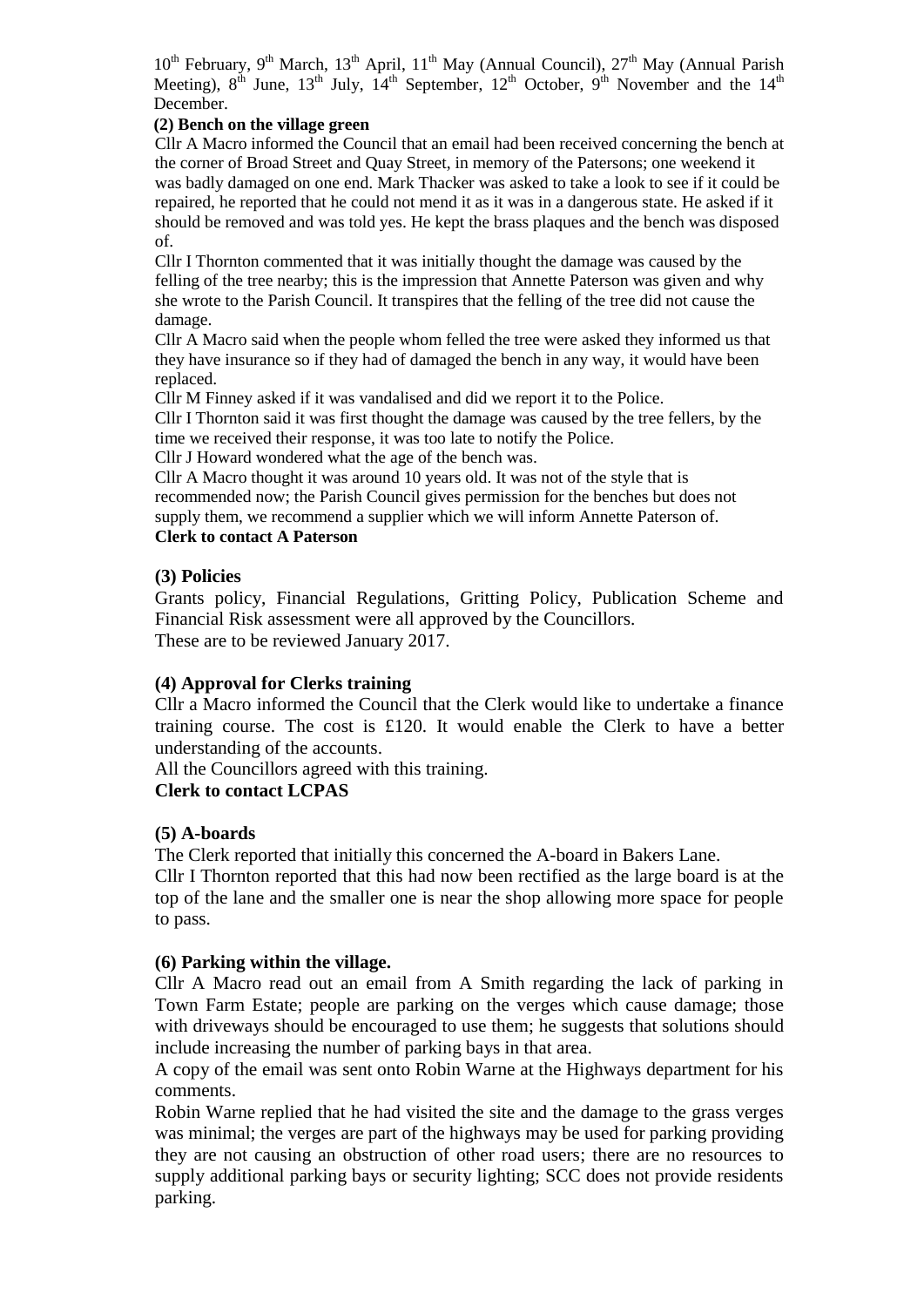Cllr I Thornton suggested that A Smith should be sent a copy of the reply from Robin Warne. This was agreed by all.

## **Clerk to contact A Smith.**

# **(7) Meeting with A Golder and J Cheney**

The Clerk reported that she had two meetings, one with Jonathan and one with Anthony.

Jonathan (street cleaner and car park attendant) – everything is going well, no problems; he requires new boots, which he is to purchase and us to reimburse; grit bins need refilling, which has been organised; some discussion about splitting wages had taken place as he is currently paid by the Parish Council and the NOTT reimburse their portion; a copy of the gritting policy was also given to Jonathan and discussed with him.

Anthony (groundsman) – everything is going well, no problems; we discussed a whole list of equipment that he requires, spade, fork etc; if the Parish Council was not in a position to purchase the equipment Anthony would use his own and charge by the hour; I spoke to the Treasurer who would not advise this but agreed we should buy the equipment; again with the safety boots we suggested he buys his own and we reimburse.

The Clerk reported that she had spoken to Chris Green about spraying as Anthony had mentioned that the paths occasionally need spraying; he does not have a spraying certificate, training courses are expensive and he would also need record sheets, chemsafe etc; Anthony felt the best option was to ask SCS to complete this when needed.

Cllr D Brenchley asked if a shed would be required to keep all the equipment in.

The Clerk reported that she had looked into the purchase of a flat pack container rather than a shed; a shed could be broken into, vandalised or set fire to.

Cllr J Howard asked where this would be placed.

Cllr A Macro replied that it may be sited where the other sheds are on the recreation ground.

# **Cllr M Iliff arrived at 7.50pm.**

Cllr I Thornton asked who uses or owns the shed up at the recreation ground now, and why can Anthony not have the use of this.

Cllr R Mallett said that he was not sure who owned it but it used to be where Anthony kept his equipment.

The Clerk reported that this had been used for a while but it was shared with the Football Club, it was locked and both had a key but the Football club constantly asked Anthony to unlock the shed for them.

Cllr M Golder commented that we need to consider if we purchase the equipment we need to have somewhere secure to store it.

Cllr I Thornton asked what storage was up there already.

Cllr R Mallett said that the shed is half owned by the Football Club and the Flower Show, the other shed has half the side missing.

Cllr J Howard asked if we should ask about placing a shed up there as it is a registered piece of land.

Cllr M Finney said that it did not apply to a shed.

The Clerk reported that a flat pack container would cost about  $£1,350 + VAT$ .

Cllr I Thornton said we should consider what is up there already and try to repair it. Cllr A Macro said if we are to have the tools it needs to be secure.

The Clerk reported that a rough estimate of the equipment left to purchase is £200, and you would also have the strimmer and the mower; it is a large outlay for everything but having spoken to the Treasurer the Parish Council is able to afford it; also if Anthony was to leave at some time the Parish Council is in a position to employ another local person.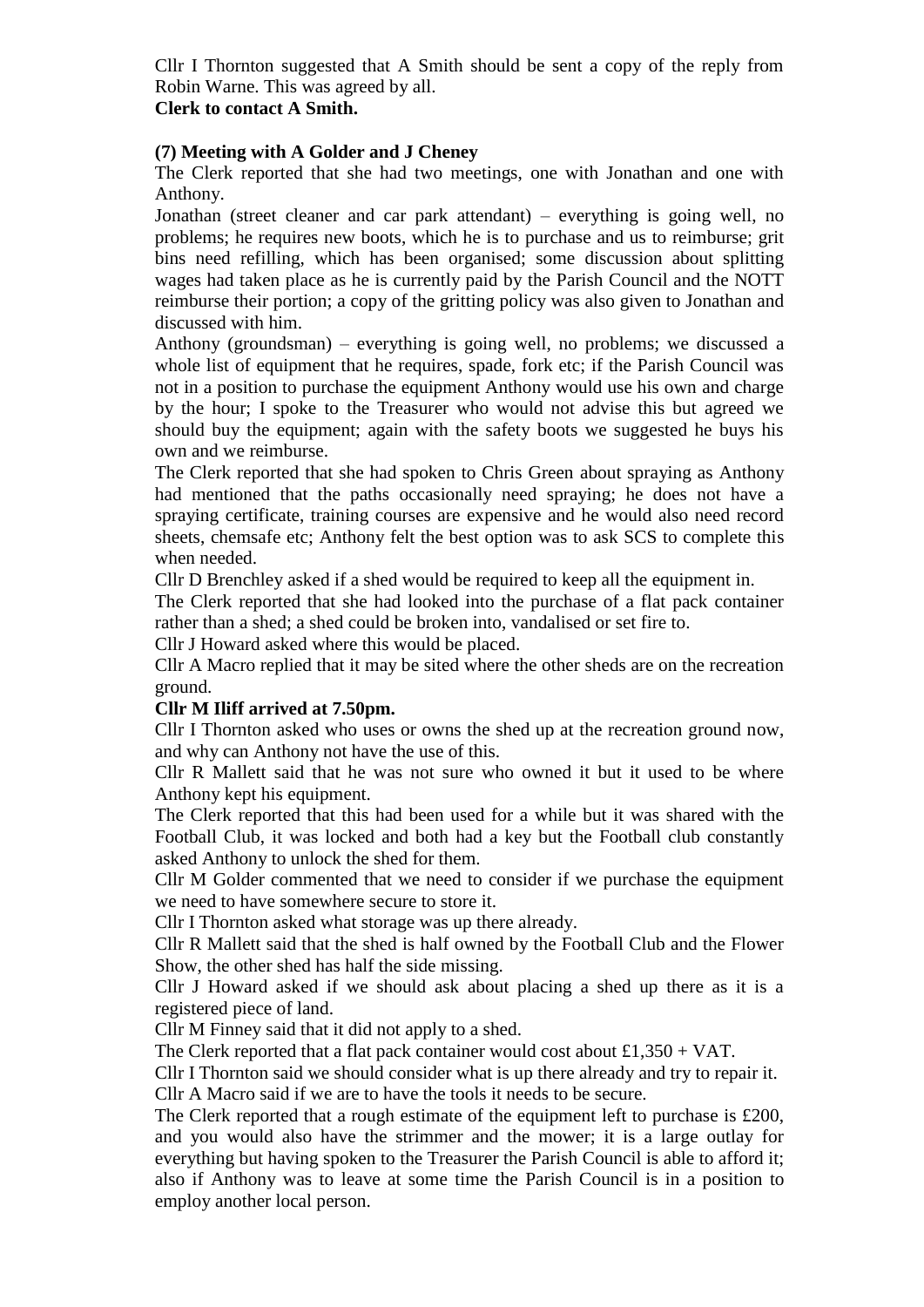Cllr I Thornton asked if there is enough space to place a container.

Cllr A Macro said that they stored a lot of materials round there when the Hut was being refurbished so there should be plenty of room.

Cllr M Finney suggested that we should involve Anthony in the purchase of the tools.

The Clerk commented that the cost of all the equipment, shed and servicing the strimmer and mower would be about £2,000.

This expense was agreed by all the Councillors.

# **(8) Update on multiplay**

The Clerk reported that she had met with a rep from Sovereign Play who gave a couple of quotes for a new piece of multiplay to place on the existing wet pour; the first is £12,351 and the second is £10,476; a grant from Tesco has been applied for but we will not receive the response until the end of January. We already have £4,000 towards this from donations; again having spoken to the Treasurer, she suggests that if we have enough money at the end of the financial year we could purchase it ourselves.

Cllr I Thornton asked what the problem was with the existing multiplay.

The Clerk replied that various comments in the annual play equipment inspection suggest that it either needs repairing or replacing; having it repaired is not easy as it needs welding.

Cllr I Thornton asked if we had any quotes to repair it.

Cllr A Macro asked where we should go for welding.

RC Engineering was suggested.

Cllr A Macro said that due to the age of it a lot of the gaps and spaces have changed, for example the steps have spaces that are too wide and we have had to place wood on the back of them.

Cllr I Thornton suggested we ask the inspector to return and inform us how we should bring this multiplay up to specification; if it is to cost us  $\pounds8,000 - \pounds10,000$  to repair then we should purchase a new one.

Cllr M Golder asked how much is the applied for grant worth.

The Clerk replied £8,000.

Cllr I Thornton said we should wait for the answer of the grant and if we are unlucky use the £4,000 and to have the old multiplay refurbished.

This was agreed by all the Council.

# **10. Correspondence**

# **P Hamilton-Jones – Request for a donation to the Royal British Legion**

Cllr A Macro read out a letter requesting a donation for the Royal British Legion, which is usually £50.

Cllr M Finney wondered how long it had been £50.

Cllr I Thornton suggested we should give a slightly larger donation if it has been the same for a considerable time.

The Clerk said £100 was in the budget for donations.

It was agreed by all Councillors to give a donation of £75.

### **Football Club – grass cutting**

Cllr A Macro read out an email from the NOTT Clerk to say that the Football Club had contacted her concerning the long grass on the Recreation Ground. The NOTT Clerk contacted Suffolk Coastal Services who said this was a problem with many fields as normally the grass would not require cutting until March.

The Clerk agreed that an extra cut should take place as a one off, but they may just do the pitch. Apparently the Football Club cut the grass at the weekend therefore we do not need Suffolk Coastal Services to cut the grass.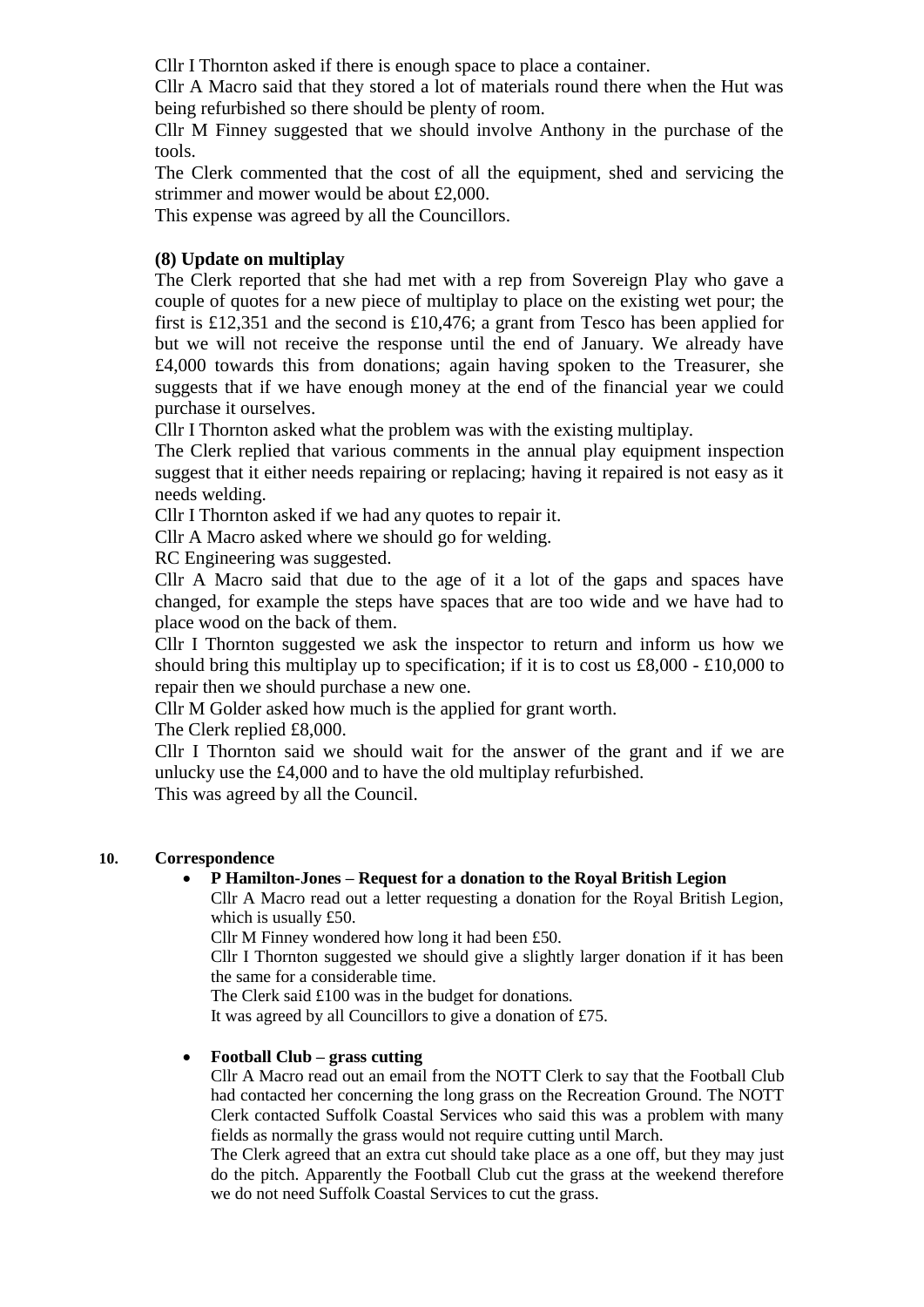### **Complaint against a Councillor**

Please find an attached statement that was read out by the Clerk.

Cllr I Thornton asked when the complaint against a Councillor was first discussed. The Clerk replied that it was in September.

Cllr I Thornton said from that point forward it was an issue between the complainant and the Councillor concerned, not the Council; which is why Mr Golder did not receive an apology from the Council because the Councillors had no idea what was going on; if there was any blame anywhere etc; which is why there has been no apology.

Cllr M Golder commented that she was under the impression that the council is a body as a whole; there is no one individual, so when one person goes off and does something it reflects on us as a whole; it should be right that the whole Council is aware of what is going on as it affects us all.

Cllr D Brenchley said that it would be a different situation if the complaint was against the Council.

#### **The Chair closed the meeting 8.14pm**

J Golder said she had a couple of things to say; firstly if you look at the forms from SCDC you have to have a named person; secondly the Clerk read out a statement saying it is not a matter for the Council but the Council has just been debating a quote for  $\text{\pounds}2,000$  to purchase equipment which would have occurred if this complaint had not have been necessary and the Council had of followed the correct procedure in the first place; not to mention the amount of legal fees, therefore how can it not be a Council matter.

### **The Chair re-opened the meeting 8.15pm**

Cllr A Macro commented that the point is, everyone assumed Mr Golder was selfemployed, then as it progressed he stated he was an employee; we then needed to determine if he was an employee or self-employed.

Cllr M Golder stated that was not the reason that the complaint was made.

Cllr I Thornton said there seemed to have been a lot of legal expenses paid to discover legally whether Mr Golder was an employee or self-employed.

Cllr M Golder said we are currently talking about the complaint.

Cllr A Macro said that everyone was under the impression the Mr Golder was selfemployed, if he had not stated he was employed the situation would not have been like it was.

Cllr I Thornton commented that the Council has never seen the letter from the monitoring officer.

Cllr M Golder said she could email everyone the full letter.

Cllr I Thornton asked who was sent the full letter.

Cllr M Golder said the Clerk, Mr Golder and Cllr A Macro.

The Clerk informed the Council that the only letter the office had received via email was a copy of the letter sent to Cllr A Macro; the monitoring officer had been contacted three times and Cllr A Macro had also contacted them but nothing appeared. An email was received in the office on the  $11<sup>th</sup>$  December 2015, which was the copy of Cllr A Macro's letter.

Cllr M Golder said a copy of that email should be sent to everyone.

Cllr I Thornton said he was aware that there had been a lot of chasing up to gain a copy of the letter so this situation can be finished; the probable reason for all of this is because it is not a Council matter.

Cllr P Smith commented that he has sat on many Committees and Chaired them; what is the practical end point to our discussion; and what is it to the benefit of the community; otherwise it should be handled outside Council.

Cllr M Golder said the whole principal is the Council should be open, honest and have integrity; the local community does not come to the Council because things are covered up.

Cllr I Thornton asked if the Councillors are being accused of covering things up. Cllr M Golder said not this Council, in the past.

Cllr P Smith said why are we discussing this now; how is it benefitting the community; this has taken a long time; all this is an admin process, whether people need apologies; what affects the community is if this Council is honest and